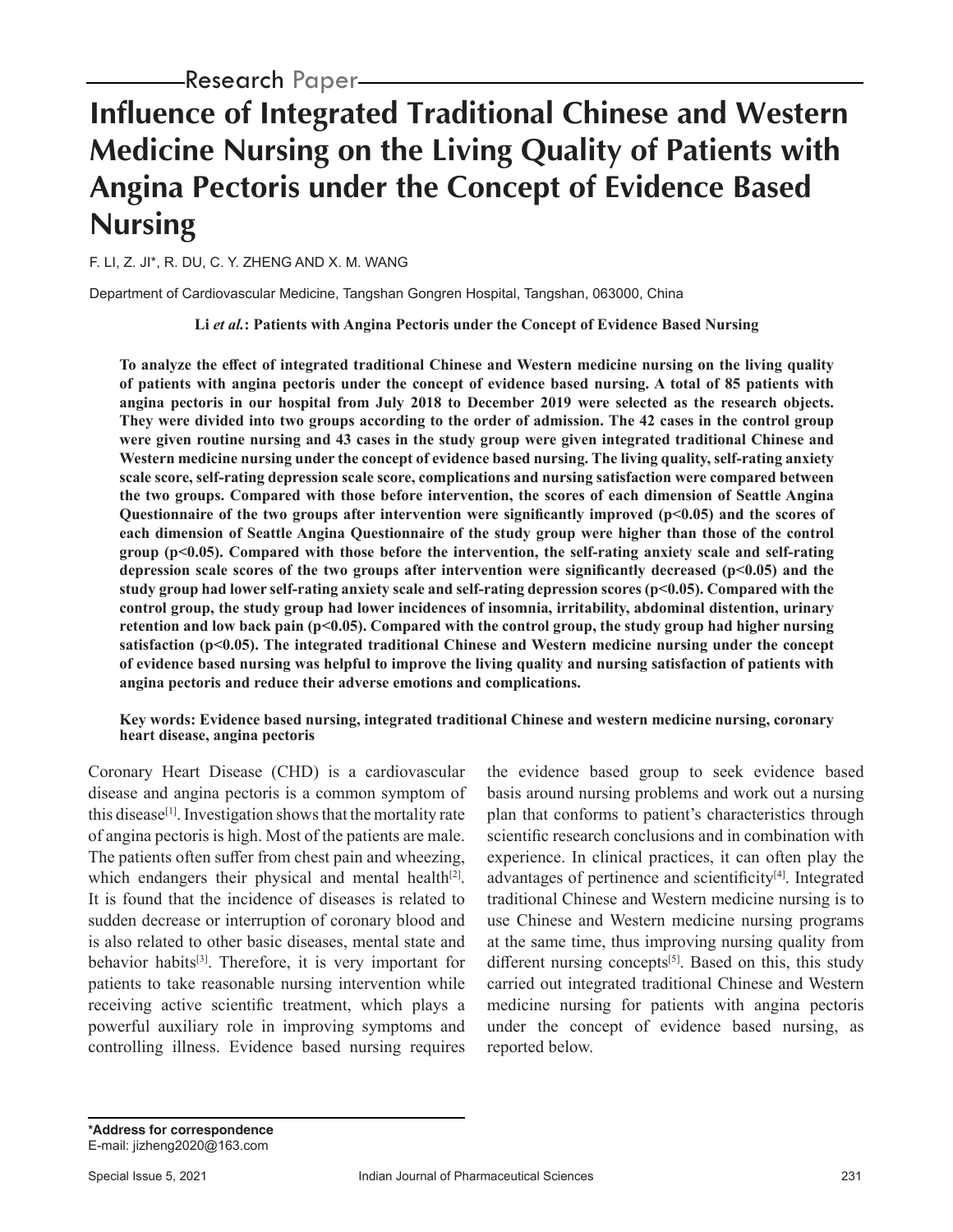# **MATERIALS AND METHODS**

# **Clinical data:**

85 patients with angina pectoris in our hospital from July 2018 to December 2019 were selected. Grouping method; according to the order of admission, they were divided into control group (n=42) and study group

# **TABLE 1: GENERAL DATA**

(n=43). Gender, age, course of disease, New York Heart Association (NYHA)<sup>[6]</sup> heart function classification and Traditional Chinese Medicine (TCM) syndrome differentiation were compared between the two groups (Table 1),  $p > 0.05$ , indicating that there was no statistical significance in difference and the data was comparable.

| General data                           | Control group (n=42)      | Study group (n=43)      | t/ $\chi^2$ | p     |
|----------------------------------------|---------------------------|-------------------------|-------------|-------|
| Gender (case)                          |                           |                         | 0.282       | 0.595 |
| Male                                   | 24                        | 27                      |             |       |
| Female                                 | 18                        | 16                      |             |       |
| Age (y)                                | $41 - 75(57.25 \pm 5.08)$ | 40~74 (58.09±5.35)      | 0.742       | 0.460 |
| Course of disease (y)                  | $2 - 21 (8.65 \pm 2.87)$  | $2 - 20(9.27 \pm 3.04)$ | 0.966       | 0.337 |
| NYHA heart function<br>classification  |                           |                         | 0.379       | 0.827 |
| Level I                                | 10                        | 8                       |             |       |
| Level II                               | 19                        | 20                      |             |       |
| Level III                              | 13                        | 15                      |             |       |
| TCM syndrome<br>differentiation (case) |                           |                         | 1.023       | 0.796 |
| Cold accumulated in<br>heart channel   | 9                         | 7                       |             |       |
| Deficiency of both qi<br>and yin       | 14                        | 16                      |             |       |
| Stagnation of phlegm<br>and blood      | 9                         | 12                      |             |       |
| Chest obstruction                      | 10                        | 8                       |             |       |

# **Inclusion and exclusion criteria:**

**Inclusion criteria:** Diagnosed with angina pectoris and confirmed by coronary angiography and electrocardiogram; not suffering from mental diseases; classified as Grade I to Grade III according to NYHA cardiac function classification; angina pectoris occurred 30 d before inclusion by this study, which was confirmed by related imageological examination.

**Exclusion criteria:** Lack of normal language and communication skills; age <18 y old; serious loss of heart, liver and kidney function; abnormal immune system; patients living alone or without family care; lack of clinical data.

# **Nursing methods:**

**Control group receives routine nursing. Specifically, it includes:** monitoring vital signs, including blood pressure and pulse, teaching patients self-test methods and preparing for first aid, in the case of angina pectoris, making the patients sit quietly immediately, calming their emotions, instructing them to take slow and deep breath and take proper nitroglycerin and contacting doctors in time; giving health guidance on medication, diet, exercise and other aspects, other daily life nursing.

Study group receives integrated traditional Chinese and Western medicine nursing under the concept of evidence based nursing, including:

The intervention group was set up. All the team members received unified training, so that they could accurately understand the concept of evidence based nursing, integrated traditional Chinese and Western medicine nursing and the specific implementation methods.

Data was collected to clarify nursing problems by consulting case data, asked patients/family members for relevant information, comprehensively analyzed the data and clarified the problems existing in daily nursing including lack of professional knowledge and poor mental state, etc.

**Data query for evidence based basis:** The query channels included internet and books. The knowledge about angina pectoris was obtained through the above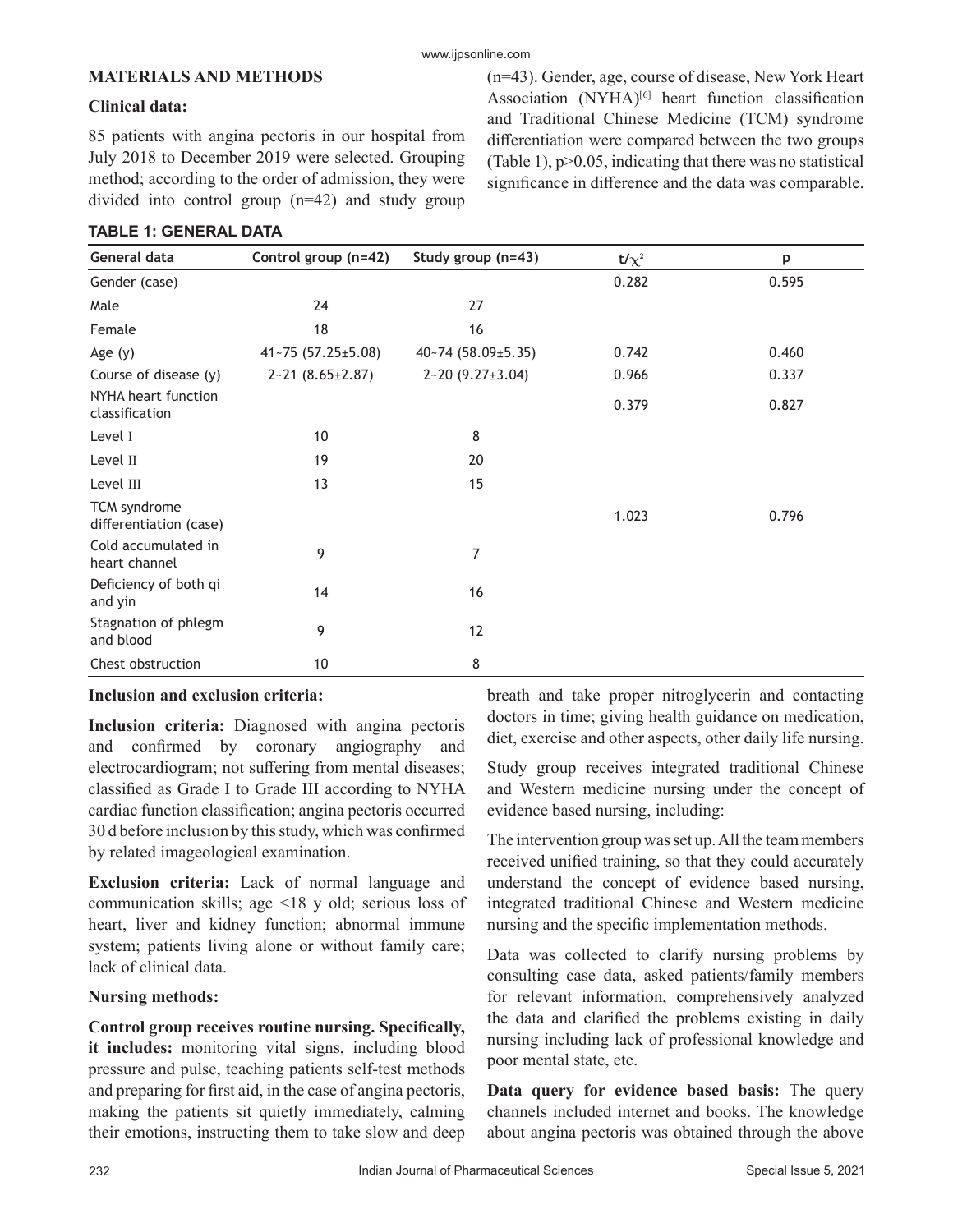query channels. Meanwhile, combined with the previous clinical nursing experience and the actual condition of patients, the nursing plan was put forward according to the nursing factors.

**TCM nursing, dialectical nursing, cold accumulated in heart channel:** It is advisable to warm yang to replenish the heart, dispel the cold and dredge the channel and soak feet with warm water before going to bed every day. Ginger hot drink is recommended; deficiency of both qi and yin, it is advisable to dredge the channel and remove the stasis, invigorate qi and tonify yin and insist on regular work and rest. Patients are assisted in palms and feet massage and are recommended to take balance diet. Pulse activating decoction is recommended; stagnation of phlegm and blood: it is advisable to tonify qi and resolve the phlegm, invigorate the blood circulation and remove the stasis. The inpatient wards are kept clean and daily ventilation is maintained. Patients are required to ban smoking and take moderate exercise. Laver and radish soup is recommended; chest obstruction: it is advisable to soothe the liver, regulate qi, harmonize the blood and regulate the menstruation. Patients/their family members are required to accurately identify the related risk factors of angina pectoris and actively avoid the related risk factors. Chaihushugan decoction is recommended. Emotional nursing: It is advisable to communicate with patients, help them learn about CHD and angina pectoris, realize the important role of emotional factors in the process of disease treatment and recovery or teach them Taijiquan and Qigong meditation and help them rationally use the principle of emotional interaction to smooth their emotions. Acupoint massage: Shenmen point, Hegu point, Neiguan point, Zhongwan point and other acupoints are selected for massage one by one with proper techniques until soreness is felt. The massage is performed 10 min/ time and 3 times/d. Auricular point sticking: multiple acupoints distributed on both, including Shenmen point, sympathetic points and heart points, are selected. Cowherb seeds are fixed at the above acupoints with adhesive tape. The above acupoints are slightly pressed after fixing for 5 min/time and 3 times/d. The seeds are changed once every 3 d.

Western medicine nursing-The patients are closely observed when angina pectoris occurs, covering location, degree and duration; health education: the usage and dosage of various drugs are introduced and marked on the outer packaging; patients are required to take drugs on time and accurately and carry nitroglycerin and Suxiao jiuxin pills; foods with high protein, less salt, low calorie and rich in cellulose are recommended. Coarse grains are increased. The patients take 5 meals a day, with less food at each; for constipation patients, glycerine enema is given in time; the patients quit smoking and drinking, work and rest regularly, get enough sleep and take aerobic exercise every day; psychological counseling: communicating patiently, using comforting words and encouraging words, learning the true thoughts of patients, answering questions raised by patients in time and giving typical successful cases in the past; guiding patients to breath evenly, deeply and carefully for 10 min/time. Discharge guidance: adding the WeChat accounts of patients/their family members before discharge and communicating with them online through WeChat; contacting the patients and informing them to go to the hospital for reexamination through WeChat and telephone.

#### **Observation indicators:**

**Comparison of living quality:** The Seattle Angina Questionnaire  $(SAQ)^{[7]}$  was used for evaluation. SAQ includes five items, namely stable angina pectoris (Question 2), disease cognition (Question 9-11), treatment satisfaction (Question 5-8), angina pectoris attack frequency (Question 3-4) and physical limitation (Question 1). The higher the score is, the higher the living quality of the corresponding dimension of SAQ.

Comparison of Self-Rating Anxiety Scale (SAS) [8] and Self-Rating Depression Scale (SDS)<sup>[9]</sup>. SAS and SDS were used to evaluate the degree of anxiety and depression of the two groups before and after intervention. The critical values were 50 points and 53 points respectively. The higher the score is, the more serious the anxiety and depression is.

**Comparison of complications:** The incidence of complications, including insomnia, irritability, abdominal distension, urinary retention and lumbago, was counted.

**Comparison of nursing satisfaction:** Self-made satisfaction questionnaires were distributed after the intervention. The total score of the questionnaire was 100 points. The survey results were divided into "very satisfied" (patient score ≥90 points), "generally satisfied" (90 points >patient score  $\geq 60$  points) and "dissatisfied" (patient score <60 points). The proportion of patients who were very satisfied and generally satisfied was regarded as satisfaction.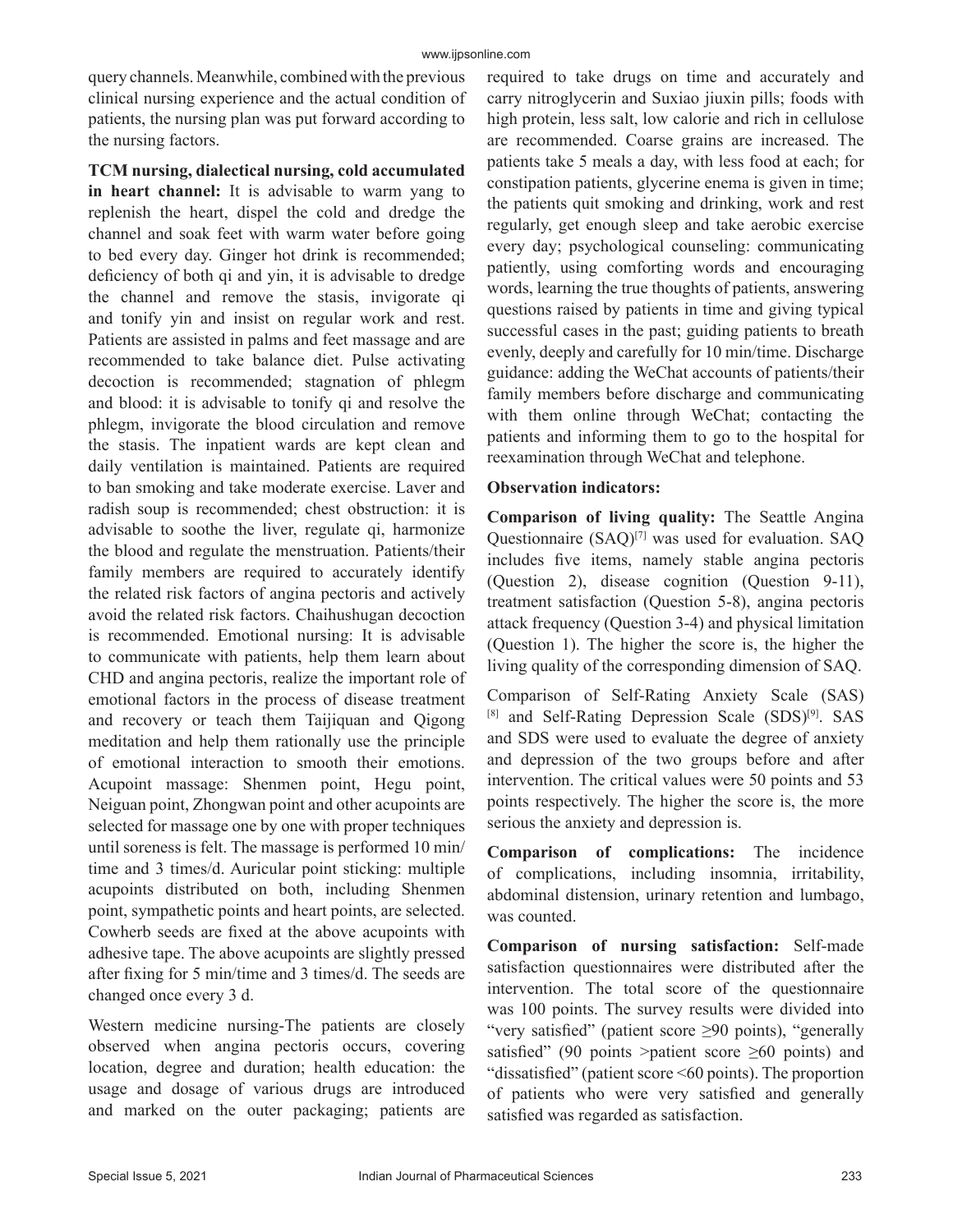# **Statistical processing:**

All the data obtained in this study were analyzed by SPSS 22.0 and the measurement data conforming to normal distribution were expressed by mean±standard deviation. Independent sample t test was used for comparison between groups and paired sample t test was used for comparison within groups; the counting data was expressed in percentage and the  $\chi^2$  test was used for comparison between groups. The test level  $\alpha$ =0.05 and p<0.05 indicated that the difference was statistically significant.

# **RESULTS AND DISCUSSION**

**Comparison of living quality:** Before intervention, there was no significant difference in SAQ scores between the two groups  $(p>0.05)$ . Compared with those before intervention, the SAQ scores of the two groups increased significantly ( $p<0.05$ ) and the SAQ scores of the study group were higher than those of the control group  $(p<0.05)$  (Table 2 and Table 3).

**Comparison of SAS and SDS scores:** Before intervention, there was no significant difference in SAS and SDS scores between the two groups (p>0.05). Compared with those before intervention, the SAS and SDS scores of the two groups decreased significantly  $(p<0.05)$  and the SAS and SDS scores of the study group were lower than those of the control group (p<0.05) (Table 4).

**Comparison of complications:** Compared with the control group, the study group had lower incidence of insomnia, irritability, abdominal distension, urinary retention and low back pain  $(p<0.05)$  (Table 5).

**Comparison of nursing satisfaction:** Compared with the control group, the nursing satisfaction of the study group was higher  $(p<0.05)$  (Table 6).

# **TABLE 2: COMPARISON OF LIVING QUALITY (x̄s, POINT)**

| Group<br>Case |    |                               | Stable angina pectoris  |                               | Disease cognition                                  |                               |                                                    |
|---------------|----|-------------------------------|-------------------------|-------------------------------|----------------------------------------------------|-------------------------------|----------------------------------------------------|
|               |    | <b>Before</b><br>intervention | After<br>intervention   | <b>Before</b><br>intervention | After<br>intervention                              | <b>Before</b><br>intervention | After<br>intervention                              |
| Control group | 42 | $45.34 \pm 10.07$             | $51.25 + 12.28^{\circ}$ | $44.81 \pm 9.14$              | 49.85+8.52 $^{\circ}$                              | 70.27±11.89                   | $75.73 \pm 9.16$ <sup><math>\triangle</math></sup> |
| Study group   | 43 | $46.11 \pm 10.23$             | 63.02±13.34 $\triangle$ | $45.33 \pm 9.36$              | 65.72 $\pm$ 8.01 <sup><math>\triangle</math></sup> | 71.34±12.02                   | $80.27 \pm 8.83$ <sup><math>\triangle</math></sup> |
| t             |    | 0.350                         | 4.230                   | 0.259                         | 8.850                                              | 0.413                         | 2.327                                              |
| p             |    | 0.727                         | 0.000                   | 0.796                         | 0.000                                              | 0.681                         | 0.022                                              |

Note:  $\Delta p$ <0.05 compared with those before intervention (the same group)

# **TABLE 3: COMPARISON OF LIVING QUALITY**

| Group<br>Case |    | Stable angina pectoris        |                         | <b>Disease cognition</b>      |                         |                               | Treatment<br>satisfaction                          |
|---------------|----|-------------------------------|-------------------------|-------------------------------|-------------------------|-------------------------------|----------------------------------------------------|
|               |    | <b>Before</b><br>intervention | After<br>intervention   | <b>Before</b><br>intervention | After<br>intervention   | <b>Before</b><br>intervention | After<br>intervention                              |
| Control group | 42 | $61.29 \pm 11.42$             | $70.38 + 8.35^{\circ}$  | $58.62 \pm 11.06$             | $63.73 + 10.17^{\circ}$ | 70.27±11.89                   | $75.73 \pm 9.16$ <sup><math>\triangle</math></sup> |
| Study group   | 43 | $62.07 \pm 12.04$             | 74.26±6.07 <sup>△</sup> | $60.07 \pm 12.45$             | 72.14±9.64 <sup>△</sup> | 71.34±12.02                   | $80.27 \pm 8.83$ <sup><math>\triangle</math></sup> |
| t             |    | 0.306                         | 2.455                   | 0.567                         | 3.914                   | 0.413                         | 2.327                                              |
| p             |    | 0.760                         | 0.016                   | 0.572                         | 0.000                   | 0.681                         | 0.022                                              |

Note:  $\Delta p < 0.05$  compared with those before intervention (the same group)

# **TABLE 4: COMPARISON OF SAS AND SDS SCORES (x̄s, POINT)**

|               |                          |                               | SAS score                                          | SDS score                     |                                                    |  |
|---------------|--------------------------|-------------------------------|----------------------------------------------------|-------------------------------|----------------------------------------------------|--|
| Group         | Case                     | <b>Before</b><br>intervention | After intervention                                 | <b>Before</b><br>intervention | After intervention                                 |  |
| Control group | 42                       | $57.47 \pm 2.63$              | $55.59 \pm 2.42^{\circ}$                           | $58.63 \pm 4.25$              | 56.48 $\pm$ 3.84 $\triangle$                       |  |
| Study group   | 43                       | $58.12 \pm 2.74$              | 47.05 $\pm$ 2.26 <sup><math>\triangle</math></sup> | $59.45 \pm 4.34$              | $48.23 \pm 2.72$ <sup><math>\triangle</math></sup> |  |
| t             | $\overline{\phantom{a}}$ | 1.115                         | 16.820                                             | 0.880                         | 11.451                                             |  |
| p             | $\overline{\phantom{a}}$ | 0.268                         | 0.000                                              | 0.381                         | 0.000                                              |  |

Note:  $\Delta p$ <0.05 compared with those before intervention (the same group)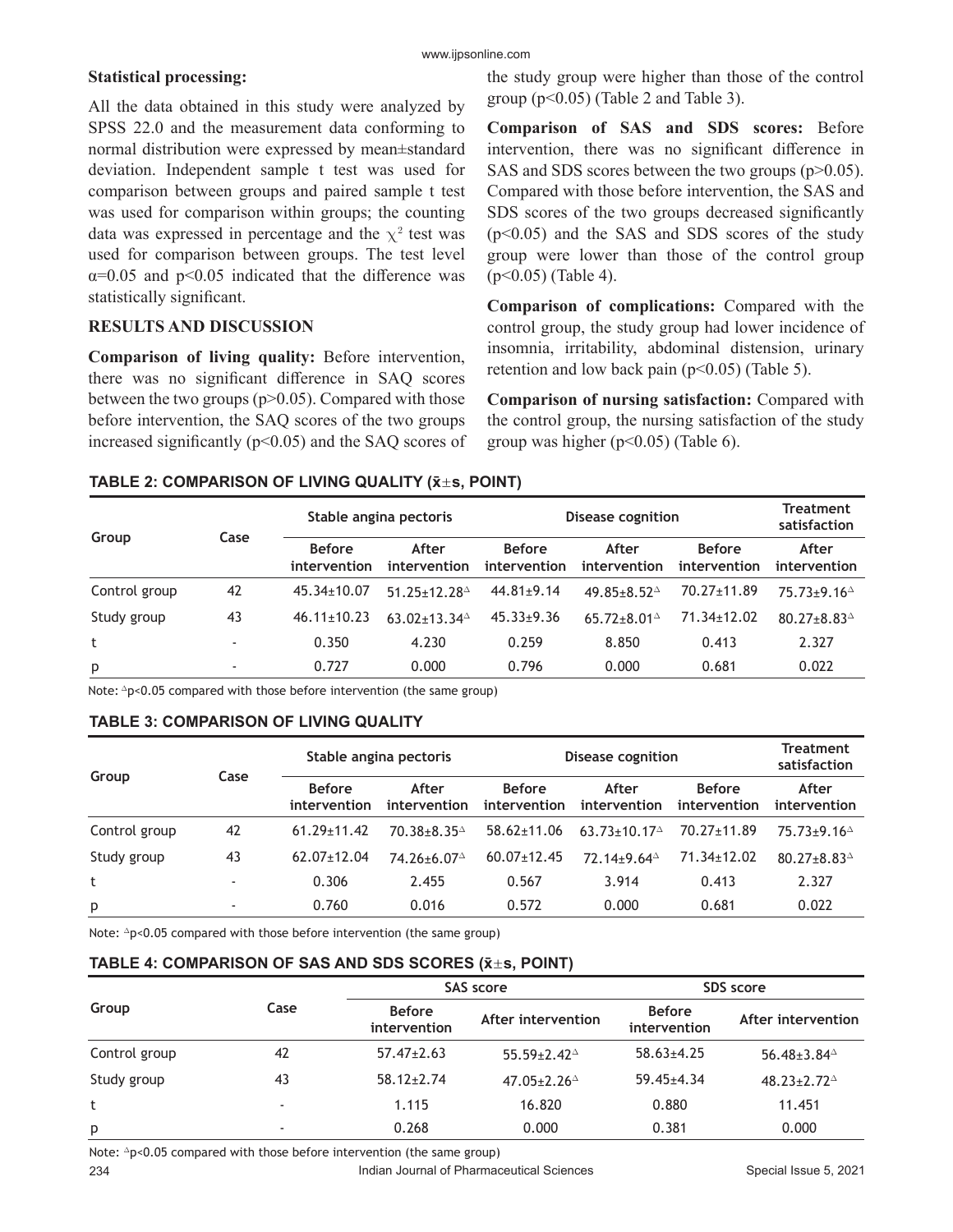www.ijpsonline.com

| Group         | Case | <b>Insomnia</b> | <b>Irritability</b> | Abdominal<br>distension | Urinary<br>retention | Lumbago   |
|---------------|------|-----------------|---------------------|-------------------------|----------------------|-----------|
| Control group | 42   | 8(19.05)        | 13 (30.95)          | 13 (30.95)              | 17 (40.48)           | 25(59.52) |
| Study group   | 43   | 2(4.65)         | 5(9.30)             | 4(9.30)                 | 5(11.63)             | 16(37.21) |
| $\chi^2$      |      | 4.242           | 4.753               | 6.224                   | 9.218                | 4.237     |
| p             | ۰    | 0.039           | 0.029               | 0.013                   | 0.002                | 0.040     |

|  | TABLE 6: COMPARISON OF NURSING SATISFACTION CASE (%) |  |
|--|------------------------------------------------------|--|
|--|------------------------------------------------------|--|

| Group         | Case                     | Very satisfied           | <b>Generally satisfied</b> | Dissatisfied | Satisfaction |
|---------------|--------------------------|--------------------------|----------------------------|--------------|--------------|
| Control group | 42                       | 14(33.33)                | 20(47.62)                  | 8(19.05)     | 34 (80.95)   |
| Study group   | 43                       | 18 (41.86)               | 23 (53.49)                 | 2(4.65)      | 41 (95.35)   |
| $\chi^2$      | $\overline{\phantom{0}}$ |                          | $\overline{\phantom{a}}$   |              | 4.242        |
| p             | $\overline{\phantom{a}}$ | $\overline{\phantom{a}}$ | $\overline{\phantom{a}}$   |              | 0.039        |

TCM classifies angina pectoris as "chest obstruction" and "heartache" and thinks that the disease is caused by diet, emotion and other pathogenic factors. Therefore, scientific treatment and comprehensive nursing in combination with etiology are advocated in both disease treatment and clinical nursing<sup>[10]</sup>. Some studies have found that integrated traditional Chinese and Western medicine nursing is developed based on the development of Western medicine nursing and combined with the theory of traditional Chinese medicine. It includes both Western medicine nursing scheme and traditional Chinese medicine nursing scheme, playing a positive role in ensuring curative effect and improving prognosis when applied to clinical practices<sup>[11]</sup>. In this study, integrated traditional Chinese and Western medicine nursing was carried out under the concept of evidence based nursing. The concept of evidence based nursing emphasizes the practical nursing problems. It puts forward nursing plan in line with the actual situation of patients based on scientific research conclusions and clinical experiences; TCM nursing emphasizes "dialectical nursing". It often divides patients into different syndrome types and formulates nursing plans according to syndrome types, so that patients can enjoy targeted nursing services; Western medicine nursing intervention focuses on sports, diet and other aspects, aiming at providing thoughtful and meticulous all round nursing services for patients<sup>[12-14]</sup>. According to the results of this study, the SAQ scores of the study group after intervention were higher than those of the control group, indicating that integrated traditional Chinese and western medicine nursing under the concept of evidence based nursing would help to improve the living quality of patients with angina pectoris. It may be because this study took evidence based nursing as

a guide to implement integrated traditional Chinese and western medicine nursing. Based on the whole and focusing on details, the advantages of evidence based nursing, TCM nursing and western medicine nursing were given full play and all the nursing measures were reasonable and scientific, which was beneficial to speed up the disease outcome and improve the living quality.

Affected by angina pectoris, economic expenditure and excessive worry about treatment effect, patients are often accompanied by emotional disorders after getting sick. Studies have shown that emotions are related to the occurrence of angina pectoris and anxiety and depression can directly affect sympathetic nerve function and cause a series of adverse events, including myocardial ischemia and arrhythmia. Therefore, it is of great significance to strengthen psychological intervention and reduce negative emotions. According to the results of this study, the SAS and SDS scores of the study group after intervention were lower than those of the control group, indicating that integrated traditional Chinese and western medicine nursing under the concept of evidence based nursing would help to reduce the negative emotions of patients with angina pectoris. The analysis showed that the reduction of negative emotions in patients with angina pectoris was related to disease control and symptom relief and was also benefited from the emotional nursing and psychological counseling measures taken in this study.

Guided by the concept of evidence based nursing, this study implemented evidence based integrated traditional Chinese and western medicine nursing and used measures of Chinese and western medicine nursing more reasonably. Among it, data collection and evidence support were helpful to improve the nursing